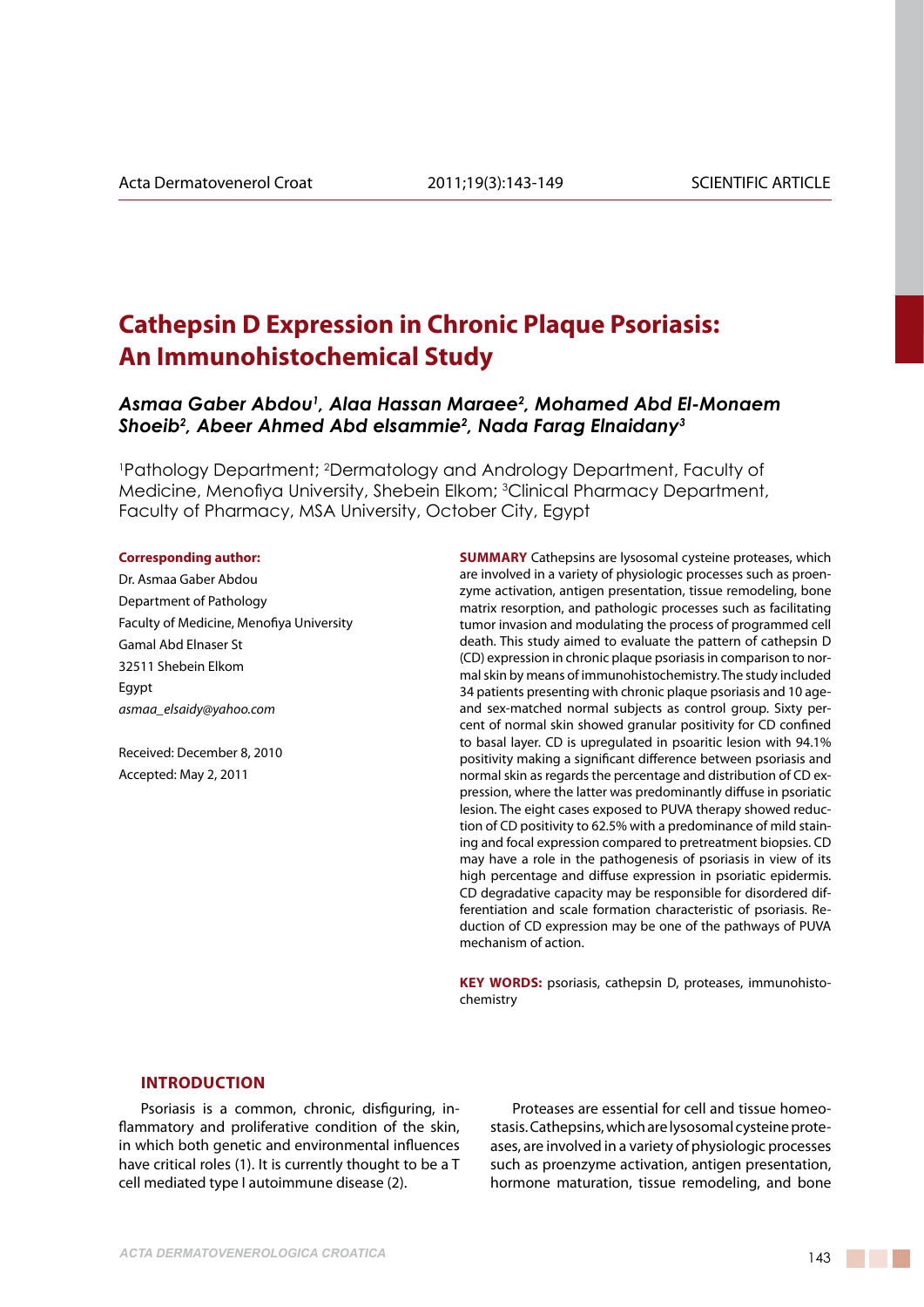matrix resorption (3). Cathepsins also act as mediators of programmed cell death (4). Their implication in numerous vital processes and pathologies make them highly attractive targets for drug design (5).

Cathepsin D (CD) is a major intracellular aspartic protease of endosomes and lysosomes and is related to other aspartic proteases such as renin, pepsin and yeast protease A. All these enzymes are synthesized as inactive precursors, which are then processed either autocatalytically (e.g., pepsin) (6) or by other enzymes (e.g., renin) to remove an N-terminal propeptide (7). CD is involved in the proteolytic activation as well as proteolyticdegradation of intracellular proteins (8). Increased levels of CD are correlated with tumor cell invasion and metastasisin malignant melanoma, squamous cell carcinoma and human breast cancer (9).

In skin, CD plays a role in both extracellular and intracellular catabolism. It may be involved in the control of cell differentiation during normal development and is thought to be associated with the final stage of desquamation (10).

The aim of this study was to evaluate the pattern of CD expression in chronic plaque psoriasis in comparison to normal skin by means of immunohistochemistry.

#### **SUBJECTS and Methods**

#### **Patient group**

The study was carried out in 34 patients presenting with chronic plaque psoriasis. The diagnosis was made on clinical and histopathological basis and all patients had received neither topical nor systemic treatment for at least 2 weeks before skin biopsy. Eight cases were followed after receiving PUVA therapy, where biopsies were taken post treatment and immunohistochemically stained for CD.

#### **Control group**

Ten age- and sex-matched apparently healthy volunteers were included in the study as a control group.

Both patients and control subjects were selected randomly from the Outpatient Dermatology Clinic, Menoufiya University Hospital during the period between July 2008 and June 2009.

The studied cases underwent complete history taking; general and dermatologic examinations; and skin biopsies. Biopsy samples were obtained under local anesthesia from all cases (lesions) and controls after obtaining a written consent. All biopsies were

processed at Pathology Department, Faculty of Medicine, Menofiya University, where they were fixed in 10% neutral buffered formalin, dehydrated in ascending grades of ethanol followed by immersion in xylene, then impregnated in paraffin. Several 5-micron (5-μm) thick sections from each block were taken: one to be stained with hematoxylin & eosin (H&E) for routine histopathological examination, while other sections were mounted on Super frost Plus slides and stored at room temperature, one to be stained immunohistochemically for CD and another one served as a negative control. Breast carcinoma tissue was used as a positive control. The primary antibody was mouse monoclonal antibody (cat.#MS-402-S0) raised against CD (Labvision, USA). It is received as 0.1 mL conc. and diluted by phosphate buffer saline (PBS) at 1:50 dilution. The sections underwent subsequent steps of deparaffinization, rehydration and boiling in citrate buffer solution (pH 6) for 20 minutes, followed by cooling. Incubation with primary antibody was done overnight at room temperature. Incubation with secondary antibody and product visualization was performed employing Envision (Dako Cytomation, Glostrup, Denmark) method with diaminobenzidine (DAB) substrate chromogen. Slides were finally counterstained with Mayer's hematoxylin.

## **Immunostained sections for CD were assessed as follows:**

Cathepsin D immunoreactivity was evaluated as negative or positive; granular cytoplasmic expression in any number of cells was a prerequisite to assign CD positivity. The intensity of CD expression was assessed subjectively as mild, moderate and strong. The extent of CD expression was evaluated as diffuse or focal; diffuse expression indicated CD staining of all epidermal layers, while focal expression was assigned if not all epidermal layers stained for CD.

#### **Statistical analysis**

Results were collected, tabulated, statistically analyzed on IBM personal computer using SPSS version 11 statistical package. Fisher exact test was used to study association between two qualitative variables. Mann-Whitney test (nonparametric test) was used for comparison between two groups not normally distributed having quantitative variables. A *P*-value of <0.05 was considered statistically significant.

#### **Results**

Clinical and histopathologic features of examined psoriatic cases are presented in Table 1.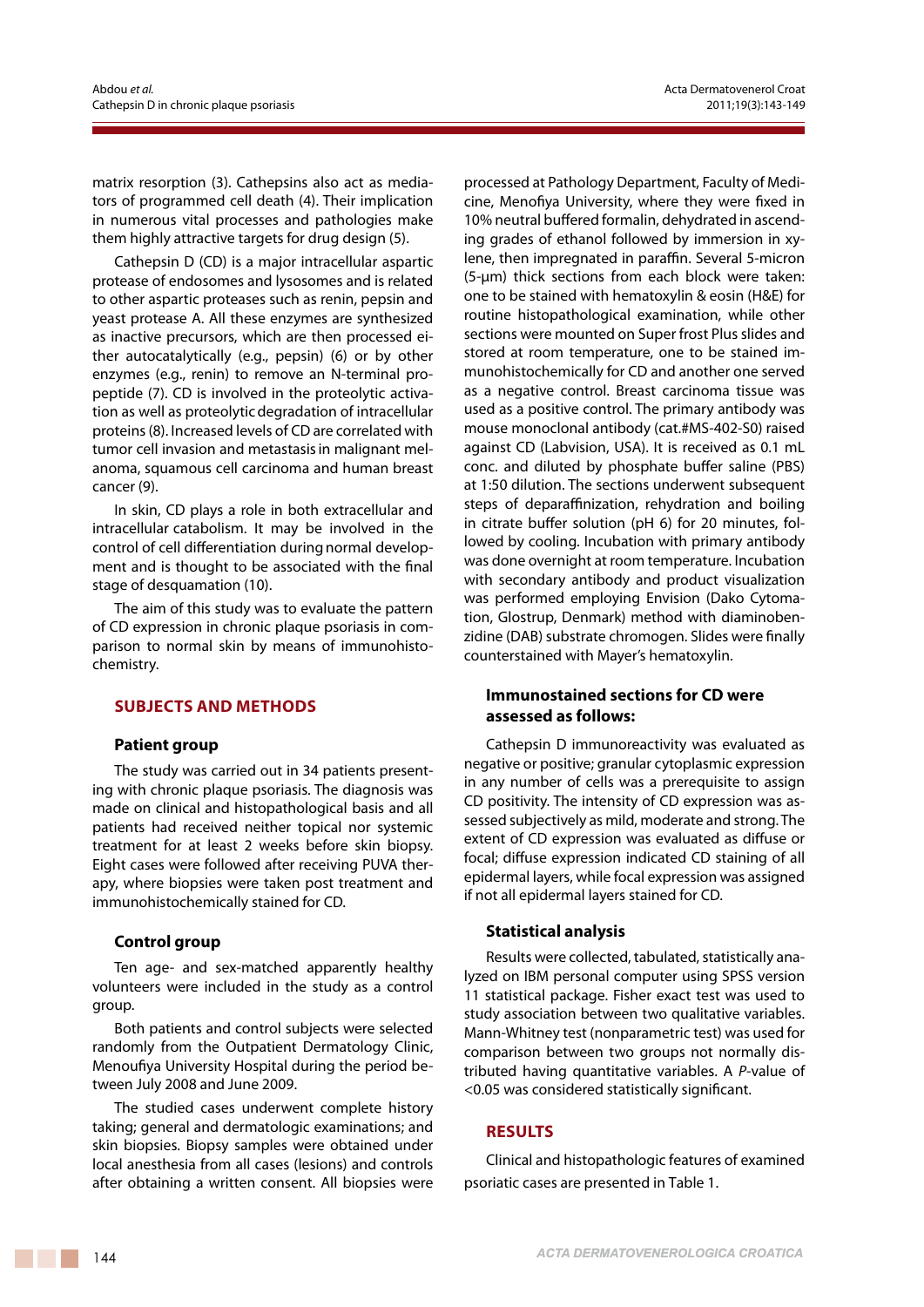| Table 1. Clinical and pathologic characteristics of psori- |                   |      |  |  |  |  |  |
|------------------------------------------------------------|-------------------|------|--|--|--|--|--|
| atic cases                                                 |                   |      |  |  |  |  |  |
| Clinical criteria                                          | Cases<br>$(N=34)$ |      |  |  |  |  |  |
| Age (yrs)                                                  |                   |      |  |  |  |  |  |
| $X + SD$                                                   | 44.26±14.45       |      |  |  |  |  |  |
| Median                                                     | 42                |      |  |  |  |  |  |
| Range                                                      | 12-70             |      |  |  |  |  |  |
| <b>Duration (yrs)</b>                                      |                   |      |  |  |  |  |  |
| $X + SD$                                                   | $6.16 \pm 5.29$   |      |  |  |  |  |  |
| Median                                                     | 5                 |      |  |  |  |  |  |
| Range                                                      | $0.5 - 20$        |      |  |  |  |  |  |
| Sex                                                        |                   |      |  |  |  |  |  |
| Male                                                       | 20<br>58.82       |      |  |  |  |  |  |
| Female                                                     | 14<br>41.18       |      |  |  |  |  |  |
| Pathologic criteria                                        | n                 | $\%$ |  |  |  |  |  |
| <b>Hyperkeratosis</b>                                      |                   |      |  |  |  |  |  |
| $+$                                                        | 12                | 35.3 |  |  |  |  |  |
| $++$                                                       | 14                | 41.2 |  |  |  |  |  |
| $+++$                                                      | 8                 | 23.5 |  |  |  |  |  |
| <b>Parakeratosis</b>                                       |                   |      |  |  |  |  |  |
| $+$                                                        | 22                | 64.7 |  |  |  |  |  |
| $++$                                                       | 9                 | 26.5 |  |  |  |  |  |
| $+++$                                                      | 3                 | 8.8  |  |  |  |  |  |
| <b>Acanthosis</b>                                          |                   |      |  |  |  |  |  |
| $+$                                                        | 9                 | 26.5 |  |  |  |  |  |
| $++$                                                       | 19                | 55.9 |  |  |  |  |  |
| $^{+++}$                                                   | 6                 | 17.6 |  |  |  |  |  |
| <b>Granular cell layer</b>                                 |                   |      |  |  |  |  |  |
| Absent                                                     | 5                 | 14.7 |  |  |  |  |  |
| Partially preserved                                        | 29                | 85.3 |  |  |  |  |  |
| <b>Spongiosis</b>                                          |                   |      |  |  |  |  |  |
| $+$                                                        | 19                | 55.9 |  |  |  |  |  |
| $^{++}$                                                    | 13                | 38.2 |  |  |  |  |  |
| $+++$                                                      | 2                 | 5.9  |  |  |  |  |  |
| <b>Angiogenesis</b>                                        |                   |      |  |  |  |  |  |
| $+$                                                        | 17                | 50.0 |  |  |  |  |  |
| $++$                                                       | 14                | 41.2 |  |  |  |  |  |
| $++++$                                                     | 3                 | 8.8  |  |  |  |  |  |
| <b>Inflammation</b>                                        |                   |      |  |  |  |  |  |
| $+$                                                        | 21                | 61.8 |  |  |  |  |  |
| $++$                                                       | 11                | 32.4 |  |  |  |  |  |
| $+++$                                                      | $\overline{2}$    | 5.9  |  |  |  |  |  |

## *CD status in normal skin (control cases)*

Granular staining pattern characteristic of CD was seen in 6/10 (60%) cases, which was focally expressed mainly in the basal layer of the epidermis (Fig. 1), while the remaining four cases were completely negative for CD. The intensity of staining ranged between mild degree in four cases to moderate in two cases.

## *CD status in chronic plaque psoriasis*

Cathepsin D was expressed in 32/34 (94.1%) cases as cytoplasmic granules, with diffuse (Fig. 2) expression in 25/34 (73.5%) and focal staining (Fig. 3) in 7/34



**Figure 1**. Cathepsin D expression in the basal layer of normal skin (immunohistochemical staining, X400).

(20.6%) cases. The intensity of CD expression varied among cases and showed mild, moderate and strong expression. Mild intensity was seen in 11/34 (32.4%), moderate in 15∕34 (44.1%) (Fig. 3) and strong in 6/34 (17.6%) cases (Fig. 2). Only two cases 2/34 (5.9%) showed complete absence of CD expression.

## **Comparison of CD expression between control and psoriatic cases**

There was a significant difference between control and psoriatic cases regarding CD expression, since 6/10 (60%) of control cases showed CD expression in comparison to high positive expression in 32/34 (94.1%) psoriatic cases.

As regards CD distribution, there was a highly significant difference between control and psoriatic cases, since all positive control cases had focal CD



**Figure 2.** Strong diffuse granular expression of cathepsin D in psoriatic lesion (immunohistochemical staining; (A) X200 and (B) X400).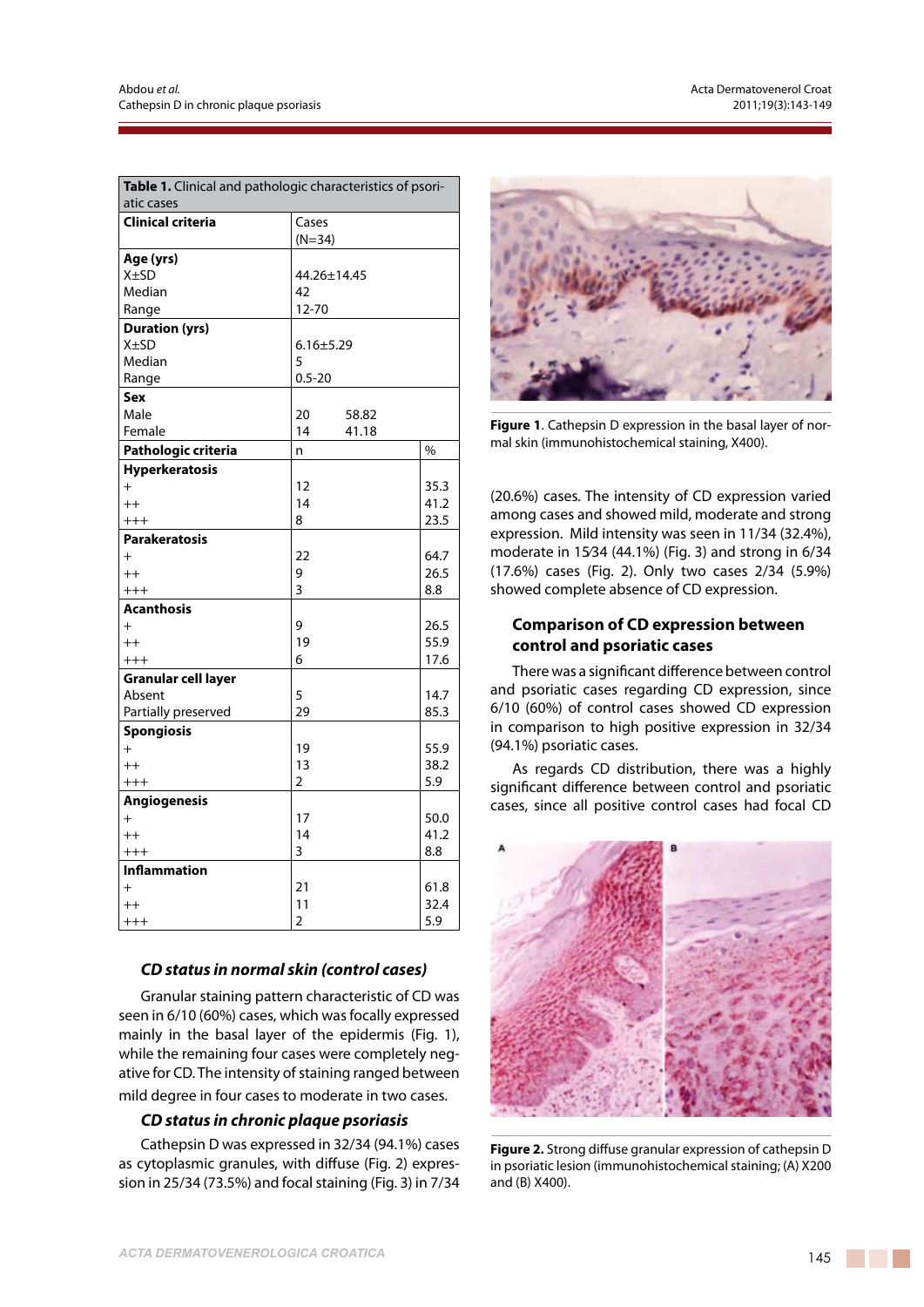

**Figure 3.** Moderate diffuse (A) and focal (B) expression of cathepsin D in psoriatic lesion (immunohistochemical staining, X200).

expression localized mainly to basal epidermal layer, whereas most (73.5%) of psoriatic cases had diffuse distribution (Table 2).

## **Cathepsin D expression and clinicopathologic parameters in psoriatic group**

CD positivity as well as intensity and distribution of expression did not differ statistically as regards the studied clinical and pathologic parameters (data not shown).

Eight cases were followed after receiving PUVA therapy where biopsies were obtained post-treatment and immunohistochemically stained for CD revealing

| <b>Table 2.</b> Comparison of cathepsin D expression between |          |               |                |      |            |        |  |  |  |
|--------------------------------------------------------------|----------|---------------|----------------|------|------------|--------|--|--|--|
| psoriatic cases and control group                            |          |               |                |      |            |        |  |  |  |
| Parameter                                                    | Group    |               |                |      | Fisher's   | P      |  |  |  |
|                                                              | Case     |               | Control        |      | exact test | value  |  |  |  |
|                                                              | $(N=34)$ |               | $(N=10)$       |      |            |        |  |  |  |
|                                                              | n        | $\frac{0}{0}$ | No             | $\%$ |            |        |  |  |  |
| Positivity                                                   |          |               |                |      | 7.63       |        |  |  |  |
| Positive                                                     | 32       | 84.2          | 6              | 60.0 |            | < 0.05 |  |  |  |
| <b>Negative</b>                                              | 2        | 33.3          | 4              | 40.0 |            | S      |  |  |  |
| Intensity                                                    |          |               |                |      | 0.188      |        |  |  |  |
| Mild                                                         | 11       | 73.3          | 4              | 40.0 |            | >0.05  |  |  |  |
| Moderate/strong                                              | 21       | 88.2          | $\overline{2}$ | 20.0 |            | NS.    |  |  |  |
|                                                              |          |               |                |      |            |        |  |  |  |
| Distribution                                                 |          |               |                |      | 13.7       |        |  |  |  |
| Focal                                                        | 7        | 53.8          | 6              | 60.0 |            | < 0.01 |  |  |  |
| <b>Diffuse</b>                                               | 25       | 100           | 0              | 0.0  |            | HS     |  |  |  |

 $NS =$  nonsignificant;  $S =$  significant;  $HS =$  highly significant

reduction in the positivity to reach 62.5%. Positive cases showed mild staining in most cases (4/5) and only one case showed moderate staining. All positive cases showed focal expression, which was significantly different from CD distribution in specimens before treatment, since 75% of pretreatment biopsies showed diffuse expression (Table 3, Fig. 4).

### **Discussion**

The epidermis is a multilayered squamous epithelium composed mainly of keratinocytes that migrate from the basal layer to the skin surface. During migration, they undergo epidermal differentiation, i.e. keratinocytes are transformed into corneocytes. These cornified cells form the uppermost layer of the skin, the stratum corneum, which provides a protective barrier between our body and the environment. Corneocytes are eventually eliminated by a process called desquamation. Proteases are important players in the process of keratinocyte differentiation, particularly during the desquamation process. Desquamation requires degradation of corneodesmosomes, modified desmosomal structures that account for the adhesion of corneocytes in the stratum corneum (11). Desmosomes comprise the junctions holding together the outer squames of the stratum corneum. Desmoglein 1 is a component of the desmosomal protein complex whose postulated roles in late differentiation include squame adhesion. Desmoglein 1 must be cleaved in order to attain final squame separation; because the stratum corneum is a nonviable tissue, it can only be achieved by enzymatic degradation (12).

| <b>Table 3.</b> Evaluation of treatment effect (PUVA) on CD im-<br>munostaining in eight psoriatic cases |                     |               |                    |      |                        |            |  |  |
|----------------------------------------------------------------------------------------------------------|---------------------|---------------|--------------------|------|------------------------|------------|--|--|
| <b>Parameter</b>                                                                                         | <b>Pretreatment</b> |               | Post-<br>treatment |      | Fish-<br>er's<br>exact | P<br>value |  |  |
|                                                                                                          | n                   | $\frac{0}{0}$ | n                  | $\%$ | test                   |            |  |  |
| Positivity                                                                                               |                     |               |                    |      |                        |            |  |  |
| Positive                                                                                                 | 8                   | 100           | 5                  | 62.5 | 3.69                   | >0.05      |  |  |
| <b>Negative</b>                                                                                          | 0                   | 0.0           | 3                  | 37.5 |                        | NS.        |  |  |
| Intensity                                                                                                |                     |               |                    |      |                        |            |  |  |
| Mild                                                                                                     | 5                   | 62.5          | 4                  | 50.0 | 1.00                   | >0.05      |  |  |
| Moderate&                                                                                                | 3                   | 37.5          | 1                  | 12.5 |                        | NS         |  |  |
| strong                                                                                                   |                     |               |                    |      |                        |            |  |  |
| Distribution                                                                                             |                     |               |                    |      |                        |            |  |  |
| Focal                                                                                                    | $\overline{2}$      | 25.0          | 5                  | 100  | 0.02                   | < 0.05     |  |  |
| <b>Diffuse</b>                                                                                           | 6                   | 75.0          | ŋ                  | 0    |                        | S          |  |  |

 $NS =$  nonsignificant,  $S =$  significant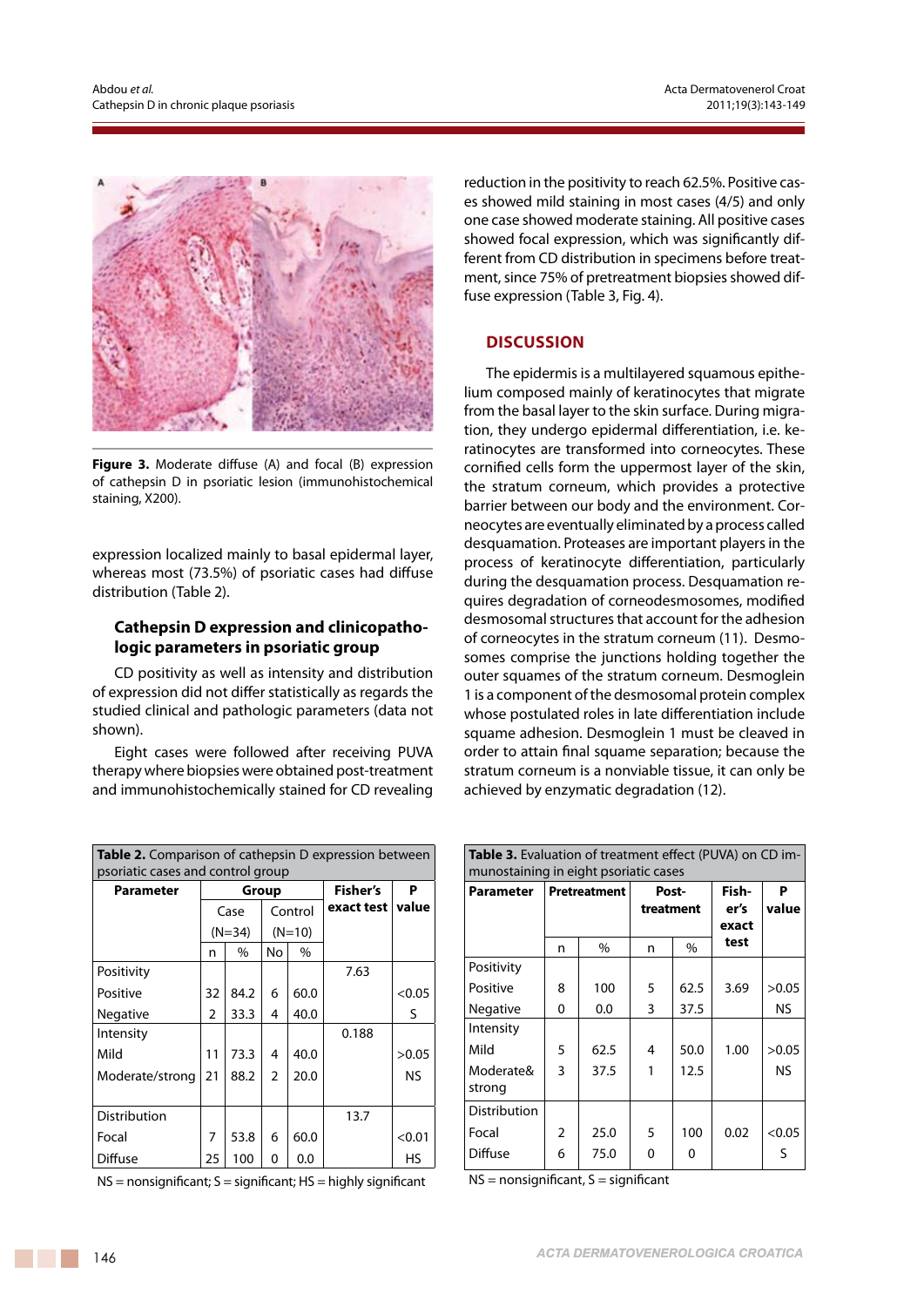

**Figure 4.** Post PUVA therapy showing faint basal expression of cathepsin D (immunohistochemical staining, X200).

In our study, CD was expressed in the basal layer of normal epidermis of control cases, which may suggest its role in the degradation system of newly generated epidermal cells similar to the basal expression of cathepsin B and D in rat skin (8). In addition, according to Lazarus and Poole (13), CD is immunolocalized to the basal layer of rabbit epidermis and its detection was moderate to weak in lower spinous and basal layer of the skin. It has been shown biochemically that CD is present in the stratum corneum of normal skin and participates in its desquamation (10,14). Demonstration of CD expression in normal epidermis may assume its role in degradation of unneeded proteins resulting from drastic structural alterations in epidermal cells. Cathepsin D was demonstrated to be crucially involved in the activation of TGase 1 and in the regulation of cornified cell envelop (CE) protein expression during epidermal differentiation (15). CD-deficient mice revealed reduced TGase 1 activity and reduced protein levels of the CE proteins involucrin and loricrin. It is suggested that epidermal hyperkeratosis is the result of a diminished ability of corneocytes to bind intercellular lipids, caused by the reduced expression of involucrin and loricrin in the stratum corneum.

It is suggested that CD may be involved in the control of cell differentiation during normal development. Horikoshi *et al*. (14) found increased expression and increased activity of CD isoforms in the skin depending on the stage of epidermal differentiation. Igarashi *et al*. (12) found that this aspartic proteinase CD with a peak activity at pH 4 may play an essential role in the process of desquamation of normal epidermis. They also demonstrated CD to be abundantly present in the granular and stratum corneum layers (fully activated in the stratum corneum). In viable epidermis, it is predominantly confined to lysosomes of the spinous and granular layers. Apparently, CD is activated in lysosomes of the granular layer, where it can participate in the massive degradative processes that accompany cornification, including the activation of transglutaminase. In the upper granular and transition layers of the normal epidermis, CD is spewed out into the intercellular spaces between the adjacent corneocytes, where it becomes associated with desmosomes to function in further degradative processes unique to the stratum corneum, the last of which is desquamation.

Vashishta *et al*. (16) demonstrated human keratinocytes to secrete significant amount of procathepsin D. The secreted procathepsin D affects the proliferation of HaCaT cells and also induces secretion of cytokines that help in normal physiologic functions such as overcoming stresses and enhancing the regeneration process of wound healing as an example of keratinocyte growth.

Premature activation of CD in the spinous layer would interrupt the orderly process of epidermal differentiation. This interruption is confirmed in psoriasis, a disease in which the cohesive forces holding adjacent squames together are altered, leading to premature desquamation. The psoriatic plaque is abnormal in that the granular and transitional cell layers are attenuated. Organelles, including the nuclei, are normally degraded in these layers; nuclei are retained in the psoriatic stratum corneum. Involucrin is cross-linked by transglutaminase in the granular cells into the cornified envelope (17) and has been localized to the upper spinous and granular layers of the normal epidermis (18). It is expressed precociously in the psoriatic epidermis (18) and this premature expression has been associated with hyperproliferation (19). As CD has been implicated in the activation of transglutaminase (20), it may contribute to catalyzing enzymatic processes during cornification. The cohesive forces holding together adjacent squames of the stratum corneum are altered in psoriasis; this leads to premature desquamation. The active forms of CD immunolocalize to the transition layer and stratum corneum in normal epidermis, but they do not label the stratum corneum of the psoriatic plaque. CD, like involucrin, is precociously expressed in psoriatic cells.

In our study, CD was expressed in 94.1% of psoriatic lesions and was seen staining the whole epidermal layer of the lesions, compared to Kawada *et al*. (9) and Chen *et al*. (21) who found all psoriatic cases to show positive expression. In psoriatic epidermis, it has been found that the CD antibody labels all the viable layers but not the stratum corneum (21) and its

a sa Tanzania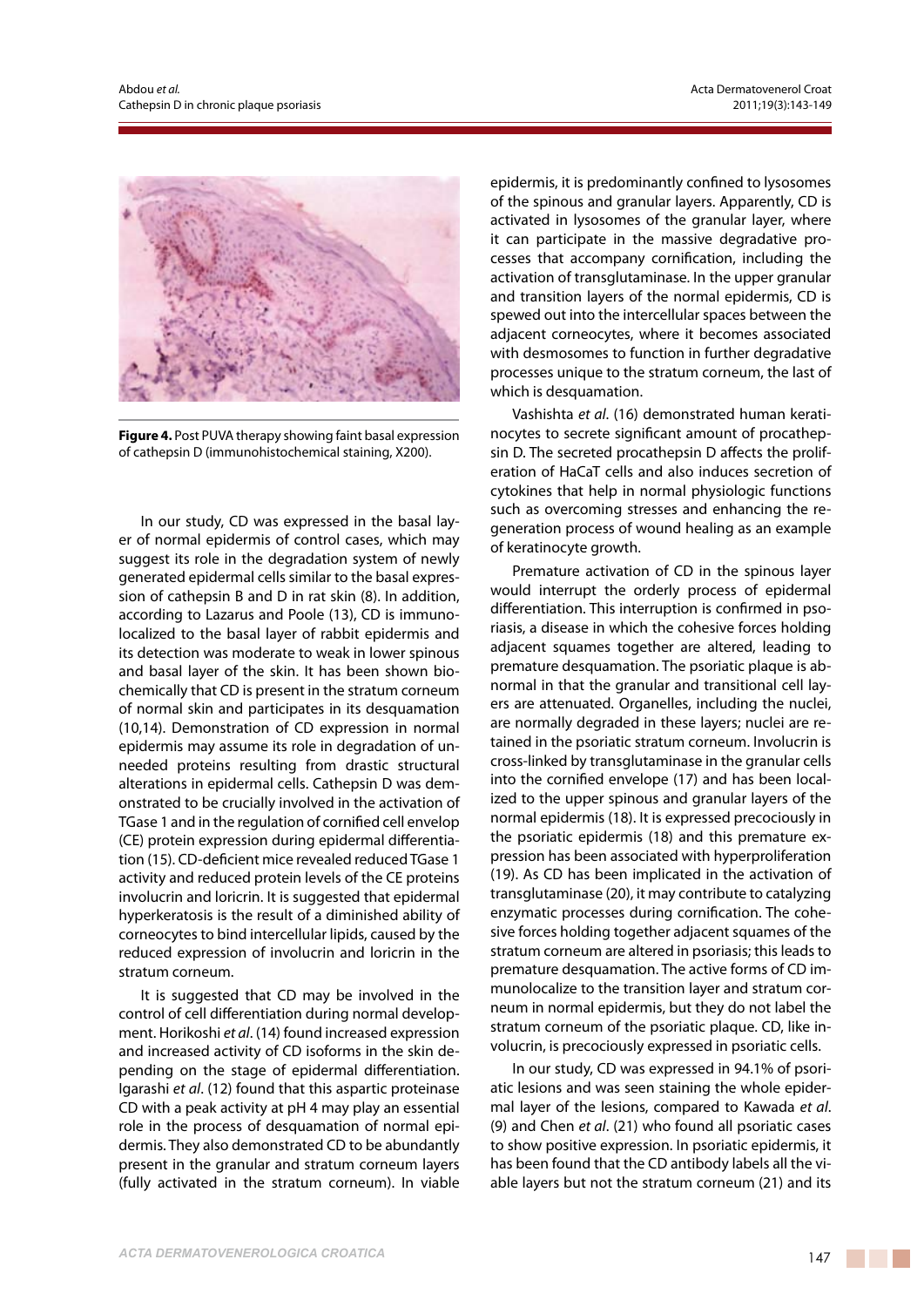expression in spinous layer was strong and may be responsible for desquamation and scale formation in psoriasis depending on its degenerative capacity by stimulation of transgltaminase. Granular staining of CD seen in our study and in others refers to its lysosomal location.

In our study, we found that CD expression in psoriatic epidermis was significantly higher compared to control group (*p*<0.05), confirming its role in the pathogenesis of chronic plaque psoriasis and consistent with Kawada *et al*. (9) who found cathepsins L, B and D to play a role in the pathogenesis of psoriasis; they suggest that CD in psoriasis is mainly activated and partially proteolysed. Egberts *et al*. (15) also found a significant increase in epidermal expression of the active intermediate as well as the mature form of CD in psoriasis.

Depending on the environment, CD can induce or inhibit apoptosis, acting through different mechanisms. Minarowska *et al*. (22) found CD to play an important role in apoptosis, and the mature form of CD to regulate intrinsic apoptosis pathway through stimulation of cytochrome C (CytC) release from mitochondrion. Berchem *et al*. (23) observed that 3Y1- Ad12 cell lines transfected with CD gene showed overexpression of CD, which can prevent apoptosis independently of the catalytic function of CD. Suppression of apoptosis is one of the pathogenic mechanisms of induction of psoriasis (24).

Several authors have suggested that CD is involved in the regulation of blood vessel formation, especially in solid tumors. Significant association between CD expression of host stromal cells and vascular density was described in breast cancer tumors (25) and ovarian tumors (26). Angiogenesis is one of the hallmarks of the pathogenesis of psoriasis, which could be enhanced by the overexpression of CD, since it may influence the production and degradation of both activators and inhibitors *in vitro*. Briozzo *et al*. (26) observed CD to facilitate the release of pro-angiogenic bFGF from ECM. Moreover, CD is able to inactivate the anti-angiogenic factors including angiostatin, 16K prolactin (PRL) and endostatin *in vitro* (28).

According to Vallat *et al*. (29), PUVA therapy leads to complete reversal of pathological epidermal changes and lymphocytic activation, where they showed an overall reduction of epidermal acanthosis in lesional psoriatic skin by 58%. PUVA treatment of lesional psoriatic skin also led to thinning of both the stratum Malpighi and stratum corneum, returning of the granular layer, restoration of keratinocyte maturation with nuclear elimination (orthokeratotic maturation), and elimination of neutrophils from the

stratum corneum. Our results showed either complete absence of CD expression in the epidermis exposed to PUVA, or just its faint and focal expression in the basal layer, which is consistent with Kawada *et al*. (9), who found the cathepsins L, B and D expression to have recovered to normal in specimens from patients after PUVA treatment, which may also support the concept of cathepsins involvement in the pathogenesis of psoriasis.

## **CONCLUSION**

According to our study results, CD may have a role in the pathogenesis of psoriasis in view of its high percentage and diffuse expression in psoriatic epidermis. CD degradative capacity may be responsible for disordered differentiation and scale formation characteristic of psoriasis. Reduction of CD expression may be one of the pathways of the PUVA mechanism of action.

#### **References**

- 1. Stuart P, Malick F, Nair RP, Henseler T, Lim HW, Jenisch S, *et al*. Analysis of phenotypic variation in psoriasis as a function of age at onset and family history. Arch Dermatol Res 2002;294:207-13.
- 2. Krueger GG, Langley RG, Leonardi C, Yeilding N, Guzzo C, Wang Y, *et al*. A human interleukin-12/23 monoclonal antibody for the treatment of psoriasis. N Engl J Med 2007;356:580-92.
- 3. Dickinson DP. Cysteine peptidases of mammals: their biological roles and potential effects in the oral cavity and other tissues in health and disease. Crit Rev Oral Biol Med 2002;13:238-75.
- 4. Turk B, Stoka V, Rozman-Pungercar J, Cirman T, Droga-Mazovec G, Oreic K, *et al*. Apoptotic pathways: involvement of lysosomal proteases. Biol Chem 2002;383:1035-44.
- 5. Hopkins AL, Groom CR. The druggable genome. Nat Rev Drug Discov 2002;1:727-30.
- 6. Tang J, Wong RN. Evolution in the structure and function of aspartic proteases. J Cell Biochem 1987;33:53-63.
- 7. Hsueh WA, Baxter JD. Human prorenin. Hypertension 1991;17:469-77.
- 8. Sato K, Waguri S, Nitatori T, Kon S, Kominami E, Watanabe T, *et al*. Immunocytochemical localization of lysosomal cysteine and aspartatic proteinases, and ubiquitin in rat epidermis. Arch Histol Cytol 1997;30:275-87.
- 9. Kawada A, Hara K, Kominami E, Hiruma M, Noguchi H, Ishibashi A. Processing of cathepsins L, B